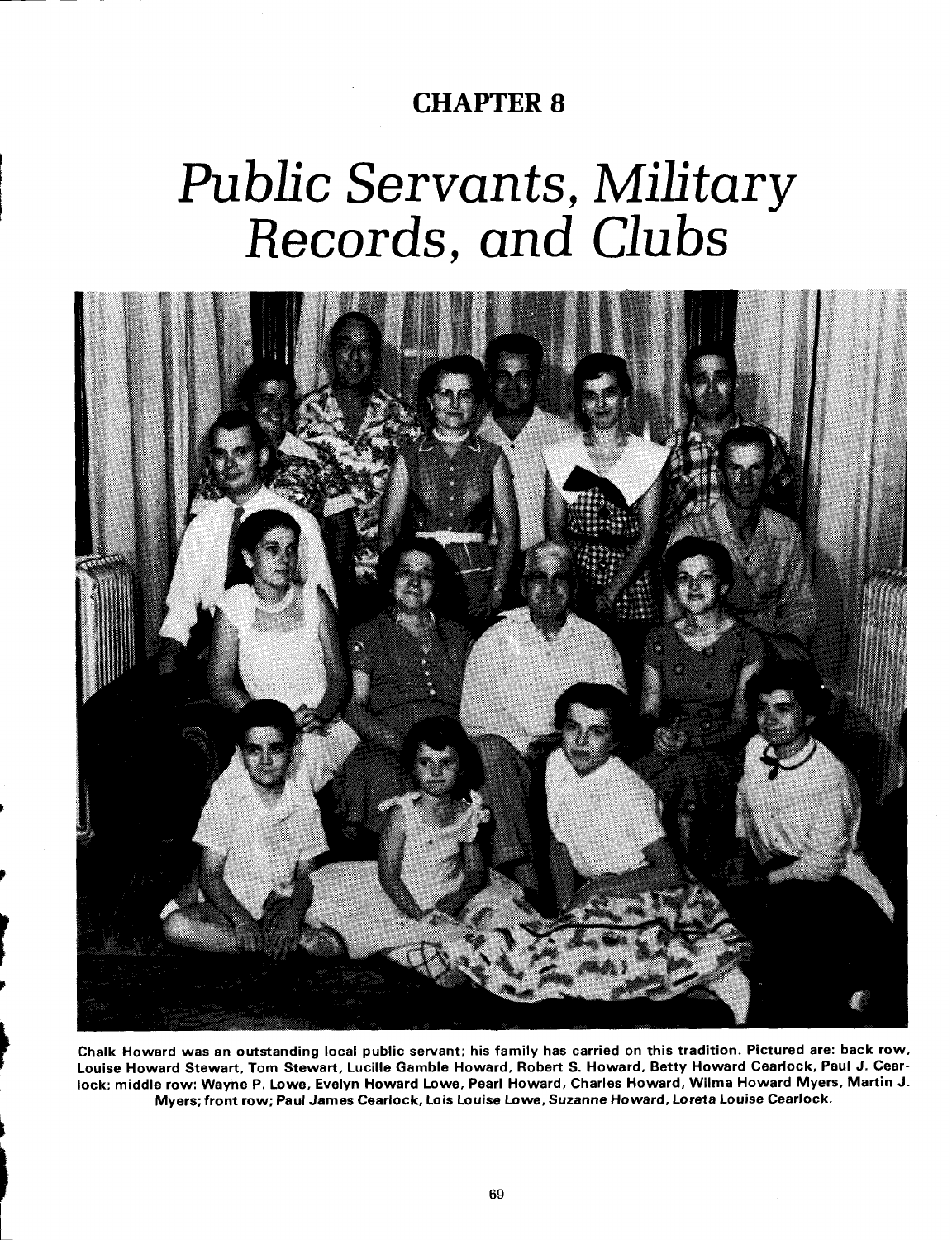A town of no matter what size can not function without dedicated men and women. Town officials have given literally years of their time since Moweaqua was incorporated in **1863** to see that community problems were solved. The first trustees were elected in December **1863**  and were: F. M. Chamberlain, the first mayor; B. H. McHenry; G. P. Hardy; S. F. Pease; J. A. Denny; and C. F. Hardy as clerk.

In **1677** Moweaqua was organized as a village under the General Law. The trustees at that time were: R. I. Smith, mayor; G. W. Bacon, E. Prescott, James H. Kirkman, W. M. Smith, V. Snyder, Jr., and J. H. Elsum as clerk, a position he held for ten years. The first police magistrate of record was J. E. Logenbaugh, elected in **1909.** 

The man who probably holds the record for longest term of public service was Charles Howard, who served as mayor from **1923** to **1952.** Wayne Hemer served in this capacity from **1953** to **1968** with Lyle Ruot being elected in **1969,** a position he still holds. Other trustees currently in office include: George Gaines, George Forston, Ralph Wooters, Norma Schorfheide, Delbert Fathauer, and Orville Schmahl with Jacklyn Funk as water collector, Jean Wooters as treasurer-clerk and Robert Moore, Sr. as full time policeman assisted by David McLearin and Don Woodard part time.

Although steps have always been taken to assure fire protection to the town, in **1957** a fire district was formed through the support of Harold Lamb, Mayor Wayne Hemer, P. J. Cearlock, Bill Moore, Delbert Fathauer and others. Mr. Fathauer was appointed Fire Chief, a position he still holds, by trustees Wayne Gregory, Glenn Gordon and Glenn Humphrey. Bill Minott is Assistant Fire Chief, and twenty-six other men who now make up the volunteer squad. The current trustees are P. J. Cearlock, president, Wayne Gregory, secretary-treasurer, and Gilbert Baird. There are now three fire engines and an emergency wagon order in the department.

The people of Moweaqua are deeply indebted to all those who gave of their time and who were interested enough to make Moweaqua what it is today. In **1910** the village population was **1602.** It has not grown significantly since that year  $- 1,687$  in the 1970 census  $-$  but at the beginning of our third century as an independent nation many are beginning to realize that bigness is not an unalloyed blessing. Perhaps the entire country could benefit from a stabilized population, a reality in Moweaqua these last sixty-six years.

Many Moweaqua residents have served their community and country as military personnel. A number of Civil War veterans came to Moweaqua after that war, some because their homes were here, others because they were given four acres of government land for having served in the Union Army. In **1927** six of these veterans still lived here; George Dean, William J. Snyder, Ephriam Adamson, who had served in President Lincoln's body guard, Charles Van Meter, Walter Humphrey, Sr., and King Manus. Lewis E. Harlan, then of Tower Hill, was the last member of J. V. Clements Post **363** or the G. A. R. He died in **1935** and post flag was buried with him. Mr. Harlan lived in Moweaqua from 1878 to **1925.** In June **of 1919** Mr. Harlan's son Remann died less than a month after having returned from France, where he had been serving in the United States Army during World

War I. He had been in poor health for five months, and finally succumbed to pneumonia. He had been honorably discharged from service in May, **1919.** He was twenty four years old. In October of that year the Moweaqua American Legion was formed and named for Remann H. Harlan. Although many Moweaqua area men had served in the military during World War I, none were killed in action. Since Harlan's death was a result of disease contracted while in active service, this honor was posthumously bestowed on him.

Remann H. Harlan Post was strong and active by Armistice Day, and the next day November **12, 1918,** put on a celebration. At 4:00 a.m. guns were fired, starting a great day's celebration. At 11:00 a service was held at the school groupds, including parade drills. A large parade followed, more drills and a stirring football game between Illiopolis and the local Legion. The Legion won 6-0. An army supper was served at 5:00 p.m. including slum, baked beans, bread and coffee. Later a box supper and dance was held in Forbes Hall. Receipts for the day totaled nearly \$500.

On December **29, 1919,** the Moweaqua American Legion received its charter: Remann H. Harlan Post, Department of Illinois No. **370.** Listed on the charter are these members:

Haldon Buck Ayars William Abner Clark Oscar Horace Barbre<br>Dale F. Bover Dale F. Boyer Andy Potsick Dallas Dalton Coburn George Sigler<br>Paul Lester Corrington Richard Noling Paul Lester Corrington Richard Noling<br>Thomas Edward Gregory Chas. L. Adams Thomas Edward Gregory Chas. L. Adams Melvin Glenn Green Ibra A. Adams<br>Floyd Haynie Grooms Verne A. Coffman Floyd Haynie Grooms Verne A. Coffman Wallace Gregory Homer Rose Lawrence E. Heitmeyer Bane Zanta<br>Benjamin Oliver Heitmeyer James Roby Benjamin Oliver Heitmeyer Cecil S. Hudson Frank Roby James Earl Hedges Anson Wilson Emry J. McKinney William Kinney Frank McIntyre Charles Hampton Poole Clifford Hanelton Harry Ellsworth Riley John S. Simpson Norman Smith Starr Glenn Cornelius Tolly Earl E. Cheatham Joyce Wiley William Daughty, Jr. James Harry Stringer<br>Paul Edward Stroh Paul Edward Stroh Everett B. McClelland Raymond W. Noling Charles Joseph Gilmore David B. Hill George Lemar Phelan Sam West Richard Earl Gregory James Page Jamie Edward Hudson Herbert Wooters Melvin Albert Stabb Joseph Birley Howard Bridgeman Glenn Snyder Lawrence Gregory Amos Reynolds Athur Cassidy Ivan Partelow Ray Wempen Gail Wetzel<br>Jesse R. Long Deloss A. Ro Rodger Wendel McGee Frank E. Sta<br>Roy Richardson Glen Adams Roy Richardson Robert L. Campbell

Steven R. Portwood<br>George Sigler Harley Stombaugh<br>William Kinney Jasper C. Sheppard<br>Merle Jesse Charles O. Workman<br>Charlie T. Weakly Atwell H. Brookshire<br>Dan McGrath Ernest Wilkinson Deloss A. Robbins<br>Frank E. Staab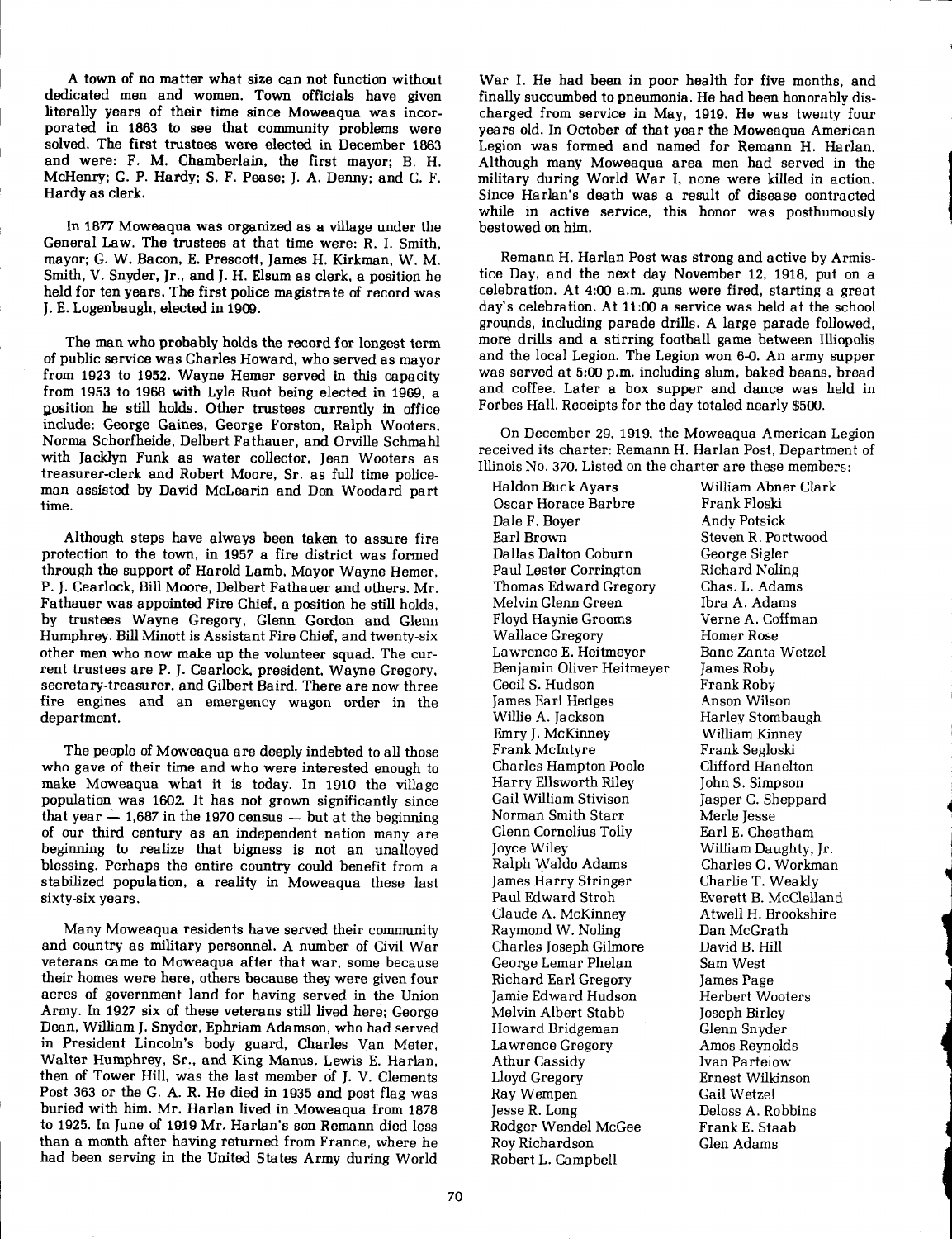First officers of the Legion were:

| Post Commander Dr. N. S. Starr                                |  |
|---------------------------------------------------------------|--|
| Vice Post CommanderIbra Adams                                 |  |
| Adjutant Earl Brown                                           |  |
| Treasurer $\dots\dots\dots\dots\dots\dots\dots$ . H. B. Ayars |  |

Board of directors were, Dr. H. S. Wooters, Tom Page and Joyce Wiley.

On Tuesday, Mrs. W. E. Hartman of Decatur, state organizer for the Women's Auxiliary of the American Legion, met the wives, mothers and sisters of the soldiers of the World War, in the home of Mrs. H. S. Wooters and organized the auxiliary. There were 22 charter members and the following officers elected.

| PresidentMrs.H.S. Wooters                |
|------------------------------------------|
| First Vice President  Mrs. D. A. Adamson |
| Second Vice President Mrs. Earl Cheatham |
| Secretary  Mrs. Joyce Wiley              |
| $Chaplain$ Mrs.T.G.Cheatham              |
| Treasurer Mrs. Glenn Adamson             |
|                                          |

The 1976 membership of the auxiliary is 40 ladies. Our present officers are:

| President Mrs. Rochelle Clipston        |
|-----------------------------------------|
| First Vice President Mrs. Louis Schmahl |
| SecretaryMrs.Rose Portwood              |
| Chaplain Mrs. Helen Stollard            |
| TreasurerMrs. Frances Jackson           |

The Moweaqua American Legion has conducted the Memorial and Veterans' Day services each year since 1919. Each year two scholastic awards are presented to local high school students. At Christmas time the Legion sponsors Santa Claus and candy treats and food baskets for needy families.

For several years after its beginnings the Legion meetings were held in the back room at Ayars Bank. They next met in Rettig's Hall. In 1940, they purchased the Kaiser building on the northwest corner of North and West Main Streets, which they still own and use. Until 1971 the meetings were held in the upstairs of the building, while Duez Shoe Store and the Kroger Grocery Store, later becoming the L and W Store, had space on the street level. From 1940 until 1959 the Moweaqua Post Office leased the north half of that level. The L & F Variety Store also leased space on the ground level. The upstairs was used by other organizations and groups, dances and bingo parties were held there to help defray the building upkeep and expenses.

In 1971 the Legion began using the downstairs section for their meetings. Renovation, which had begun several years earlier was completed, leaving the quarters with modern kitchen, rest room and meeting room facilities. All labor was donated and financial aid came from the Auxiliary's money making projects. The most recent improvement was attaching the sign to the front of the building as a memorial to Earl Cheatham, a charter member who was an eager Legion worker and who passed away in 1976.

Moweaqua sent many of its sons to active duty during World War 11. In 1942 Henry W. Peontek was reported missing in action in the Philippine Islands. He was in Prison Camp No. 1, a prisoner of the Japanese. He received a big welcome in Moweaqua in 1945 when he returned from Luzon. Pfc. Anthony Pekovitch was wounded in Italy, Pvt. Paul Duez was wounded in Germany, and Cpl. Norman Sylvester Gillett was wounded in France. S. Sgt. John B. Novota was reported missing in action over Germany in

1944, but was returned home for a 64 day furlough after being held as a German prisoner for nine months. Pvt. Orlie Linn was held prisoner in Stalag 70B in Germany for 14 months and released in 1945.

On Tuesday, August 14, 1945, the Second World War came to an end. People gathered downtown to hear the exexciting news events of the day. Services were held in the Moweaqua Presbyterian Church the next day, as people gathered for thanksgiving and praise. The parade that day was the largest Moweaqua had ever seen.

The American Legion sponsored a three day "Fiesta" in August, 1958. Included were horse shoe pitching, an antique car parade, square dancing and kiddie rides.

The 1975-76 local Legion membership is 92. This years officers are:

| CommanderJesse W. Schmahl         |  |
|-----------------------------------|--|
| Senior Commander Howard Knight    |  |
| Junior Commander Barold Lamb, Jr. |  |
| Chaplain Garland Lockart          |  |
| Finance Officer  Earl Brookshire  |  |
| AdjutantHerbert Jackson           |  |

To help obtain information for this article Pamela Moore, Robin Schinzler and Teresa Collins recorded military inscriptions on tombstones in three Moweaqua Township Cemeteries. These records are permanently filed at the Post.

In 1946 a committee was formed to raise money to purchase a permanent plaque listing the community veterans of World War I and 11. The committee included Ora Winter, Chairman and Ralph K. Hudson, Co-chairman. Other members were Charles Howard, Roy V. Snyder, Jake Pinkston, Harry Gaither, Esther Wyatt, Corda Lockart, Erma Johnson, Erma Bilyeu, Gale Stewart, Harold Lamb, Gilbert Fathauer, Vada Weers, Alma Winter, Gertrude Newman, S. W. Reatherford, Woody Cox, and Mervil Snyder. With the help of Claude and Elsie Snyder, a complete list of veterans was made up. Albert McCarty, a local instrumental music teacher, created the design for the bronze plaque. It was first erected on South Main Street, the moved to the Moweaqua Park. Later it was placed permanently at the southeast corner of the local Legion building.

### **CLUBS AND ORGANIZATIONS**

The desire to meet with friends and neighbors for fellowship and service caused early settlers in our community to form clubs and organizations. In the beginning many of these provided a means of serving a small area, such as the residents of the country school districts. Throughout the years, there have been many clubs; some are still in existence, others have passed on with the changing times and needs.

We include the histories of some of the groups that have been active through the years. This is by no means a complete list of the clubs in the Moweaqua Community, but it will perhaps serve as a cross section of the types of groups that function in this area.

### **CHARTER OAK COMMUNITY CLUB**

In the spring of 1921 Mrs. Walter Smith and Mrs. Merville Snyder called on several neighbors in the community of Charter Oak School to see if they would like to have a Women's Club. The idea was met favorably and a meeting was called in May, 1921, at the home of Mrs. Walter Smith. Mrs. May Porter of the General Women's Club assisted at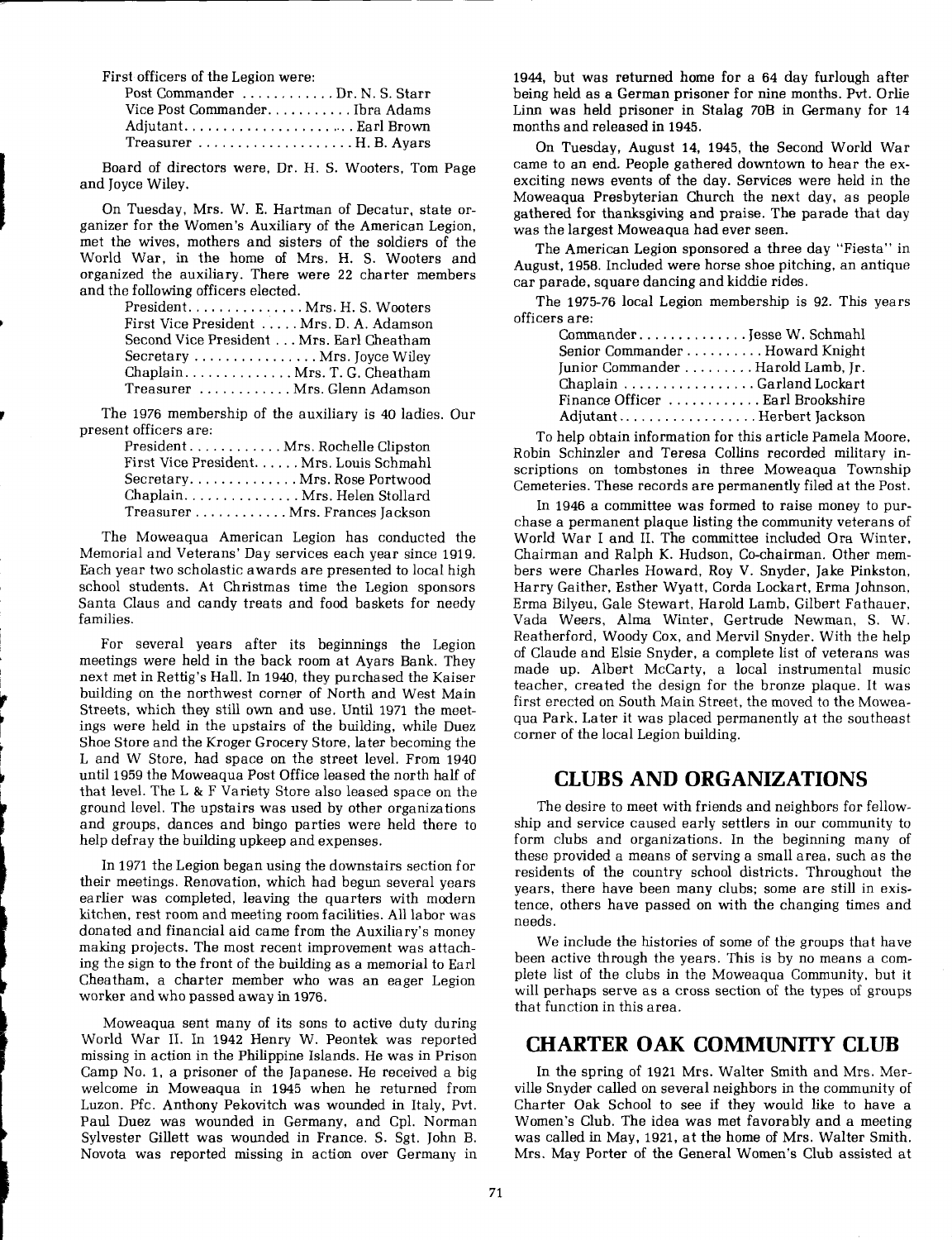

<sup>I</sup>**A group of active Senior Citizens pictured in the 1970's.** 

Oak Community Club, which meets the fourth Wednesday of each month, and the red and white carnation was chosen as each month, and the red and while carnation was chosen as<br>the club flower. The purpose of the club is to uplift the<br>educational conditions in this community.

Mrs. Walter Smith, Vice Chairman: Mrs. Merville Snyder, Secretary and Treasurer. There were fourteen charter Mr. and Mrs. Ralph Wicklein are the oldest couple in the members.

In the early days this club bought a flag pole and flag plus other small items to beautify the school area. In May of This has been a great community for 57 years. Neigh-<br>1948 Charter Oak School consolidated with Moweaqua has other small hells to beautify the school area. In May of bors have come and gone, and through this community club<br>1948 Charter Oak School consolidated with Moweaqua there have been many joys and sorrows, shared by all.

In Mav, 1971 the club celebrated its 50th anniversary at the snyder Lake Home. A special event at this meeting was the honoring of the six living charter members: Mrs. Mer-<br>ville Snyder, Mrs. E. O. Smith, Jr., Mrs. Elmer Nicholls, Mrs.

Money was given to help build a new pavilion in the The Agriculture Program has grown from 2 classes with Moweaqua Park. They donate yearly to the March of Dimes and the Latitude in 1976. The Moweaqua Park. They donate yearly to the March of Dimes<br>and Cancer Funds. They entered a very pretty float in the boys farm 10 acres of land, owning all of their own<br>centennial parade in 1952.

Among their many annual events in which their families They have installed the Christmas lights downtown<br>in is the Christmas dinner and meeting held at Snyder 1 join is the Christmas dinner and meeting held at Snyder (some 900 bulbs covering four blocks) since 1954 under the Lake Home. Mr. Roy Snyder graciously opened the doors to direction of the local Rotary Club. , the Lake Home and Erma Johnson has always beautifully 1 decorated it in keeping with the season. A picnic or ham-<br>
1 Members of the chapter have attended all except three<br>
1 burger fry in the summer at the park is enjoyed. There<br>
1 attional conventions in Kansas City since 19 burger fry in the summer at the park is enjoyed. There

this meeting, and this club was accepted as a Division of the has always been a chicken fry in the summer, held in<br>Mower a tradition at the haste the hame charter warious members homes. This has become a tradition at the various members homes. This has become a tradition at the William Shewmaker home for the past six years.

The first officers were Mrs. Owen Smith, Chairman; For each child of a member planning a new home and<br>s. Walter Smith, Vice Chairman: Mrs. Merville Snyder. marriage, a bridal shower is given.

club, and Mrs. Ollie Nicholls, the oldest individual.

there have been many joys and sorrows, shared by all.

ville Snyder, Mrs. E. O. Smith, Jr., Mrs. Elmer Nicholls, Mrs.<br>
Leila Carr, Mrs. Ralph Orange, and Mrs. Louis Gorden. The<br>
attendance at this occasion total 106 friends and neighbors.<br>
The club always remembers its decease the mass of Memorial Day, on each memoers grave is placed a duction Contest in 1966. From 1952 to 1976 Moweaqua had remembrance of their club flower.<br>20 winning teams in Parliamentary Procedure.

equipment except a combine and corn picker.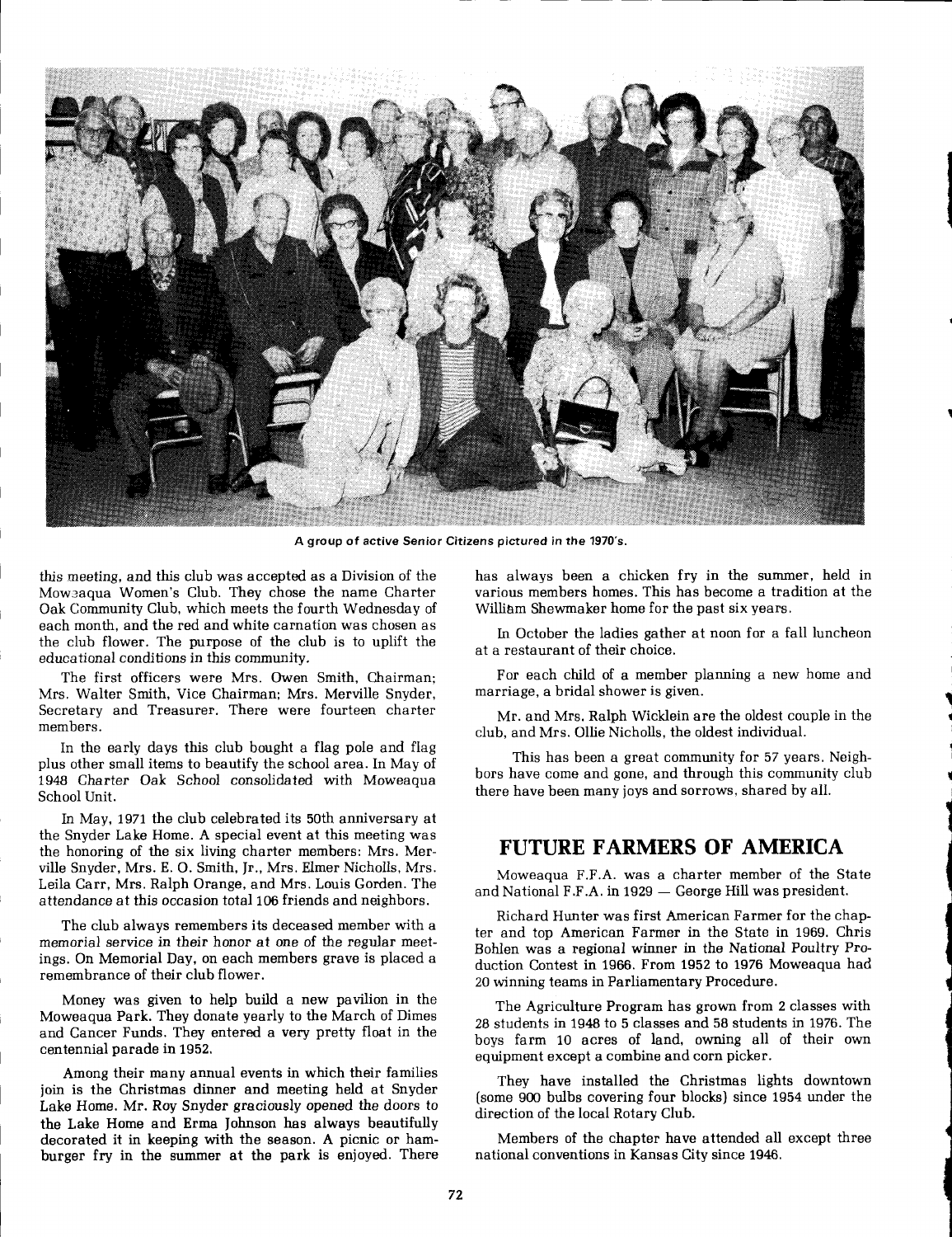### **MERRY MAKERS CLUB HISTORY**

The "Merry Makers" club was formed of members living in Prairieton Township, a completely rural neighborhood. Research in the Moweaqua newspaper files show the first meeting, an informal get together including the ladies' husbands, to have been held in April 1923.

On July 12, 1923, thirty-three members met and elected officers. The president was Mrs. Wheeler Johnson; vicepresident, Mrs. Edd Young; secretary-treasurer, Mrs. King Reatherford; and corresponding secretary, Mrs. Allen Peabody. The following ladies were reported to have been members on March 28,1924:

| Fay Reatherford  | Elsie Johnson          | Daisy Mouche       |
|------------------|------------------------|--------------------|
| Edna Davis       | <b>Catherine Young</b> | Mildred Bilyeu     |
| Mayme Moss       | Lela Bilyeu            | Pearl Gordon       |
| Linda Bilyeu     | Helena Bilyeu          | Bessie Workman     |
| Mary Lawrence    | Grace Peabody          | Verna Peabody      |
| Winifred Peabody | Dora Peabody           | Mary Kimmerly      |
| Lizzie Mouche    | Allie Scribner         | <b>Lizzie Bays</b> |
| Mary Bilyeu      | Ora Kepner             | Grace Kepner       |
| Elva Epps        | Gladys Epps            | Lucy Workman       |
| Cleo Ashley      | Rose Thomason          | Edna Bilyeu        |
| Flo Ritchev      | Vie Bilveu             | Lela Riggens       |

Of this group, Daisy Mouche, Edna Davis, Catherine Young, Mildred Bilyeu, Pearl Gordon, Helena Bilyeu Bright, Bessie Workman and Winifred Peabody Comisky are still living.

Meetings were held every two weeks in the early years, but later changed to every fourth Thursday, and presently, meetings are the third Thursday of each month. Members have always drawn names for secret sunshine friends and exchanged gifts at Christmas, birthday and wedding anniversaries. Records show that prices for gifts have doubled as have the dues. The third Sunday in July has always been designated for a family pot-luck picnic and in recent years several dinners have been enjoyed at nearby restaurants.

At its inception, the Merry Makers Club was primarily a social gathering and it remains so today. However, over the years, philanthropic donations have been made to the needy, "Care", "March of Dimes", "Cancer Drive Fund", "Heart Fund", Red Cross, and postage for soldiers during the Vietnam conflict.

Present membership includes president Florence Burgener, vice president Frances Bilyeu, secretary-treasurer Billie Daniels, assistant secretary Ercel Pyatt, Evelyn Adarns, Evelyn Dial, Rhea Lambdin and Alice Zindel.

### **MOWEAQUA ROTARY CLUB**

The Moweaqua Rotary Club was organized in May, 1925, by the Assumption and Pana Clubs. The charter members were:

| C. E. Humphrey, President          | Ralph Jarvis       |
|------------------------------------|--------------------|
| Dr. J. L. Sparling, Vice President | J. E. Hedges       |
| S. S. Clapper, Secretary-Treasurer | J. F. Hickman      |
| W. K. Andrews                      | <b>Joe Gregory</b> |
| J. T. Haslam                       | Dr. J. W. Dobson   |
| P.L.Drew                           | I. E. Thomas       |
| E. A. Weaver                       | Dr. F. B. Pratz    |
| E. C. Foster                       | Les Smith          |
|                                    |                    |

In June, 1975, a fiftieth year celebration was held. Seventeen menbers were in the club at that time.

The Moweaqua Rotary Club in Number 2079 in District 649. The club motto is: "Service above self and he profits most who serves best."

#### **THE MOWEAQUA WOMAN'S CLUB**

This club was organized in 1913, and so far as is known Mrs. Jessie Burkett is now the only living charter member. Mrs. Fannie Moss was the first member to join the club in 1913 after the charter closed. Mrs. Moss has been a member of this club for 63 years and holds a life membership.

Mrs. Hervy (Bet) Corzine of Assumption, Illinois organized the Moweaqua Woman's Club.

Thie club has always been active in community work and was instrumental in starting the Moweaqua Library in 1922 and in having the park pavilion erected.

Jessie Burkett and Fannie Moss were the first delegates from the club to a district convention in Cowden, where they traveled by train at a cost of \$1.56 per ticket.

Mrs. Moss brought honor to the Moweaqua Club by being elected State Chairman of Indian Affairs for Illinois Federation of Women's Clubs. No club outside Cook County had ever held this office. Because of this office, Mrs. Moss traveled throughout the state creating interest in scholarships for worthy Indian youth. She also visited Indian reservations in Arizona and New Mexico.

Because of her service rendered to the education of Indian youth, Mrs. Moss was given honorary membership in the Chippewa tribe and was given the name "Nodinus". This word means "a gentle breeze from afar" and the name was bestowed upon Mrs. Moss in an Indian ceremony in Chicago.

#### **PENN HOME BUREAU**

The organization meeting of the Pem Home Bureau was held Monday afternoon at 1:30 P.M., September 20, 1948. It was in the home of Marie Shuster. There were 17 in attendance.

The following officers were elected:

| ChairmanEugenia Garman           |                           |
|----------------------------------|---------------------------|
| Vice ChairmanRuth Cox            |                           |
| Secretary-TreasurerMarie Shuster |                           |
| Literary ChairmanJune Pierce     |                           |
| Health Chairman Mabel Saddoris   |                           |
| Safe Home Chairman Faye Bartimus |                           |
| RecreationFloy Gordon            |                           |
| Reporters Nelda Bartimus and     |                           |
|                                  | Phyliss (Gordon) Scribner |
|                                  |                           |

Mrs. Mary Ada Parks of Moweaqua gave a lesson on Dress Trimmings.

Today the Penn Home Extension Unit has a membership of over **35** and still growing. We are very active in the activities of the community and the county, and work with the 4-H organization and sponsor many worthwhile affairs. We invite you to join us as we welcome any new potential members and guests.

#### **SHELMACO CLUB**

This is the history of the Shelmaco Club. Information was obtained from Mrs. Hester Tolson, a charter member, and from Mrs. Lola Miller who became a member in the early 20's. Mrs. Tolson is still a member and was 90 years old April 3.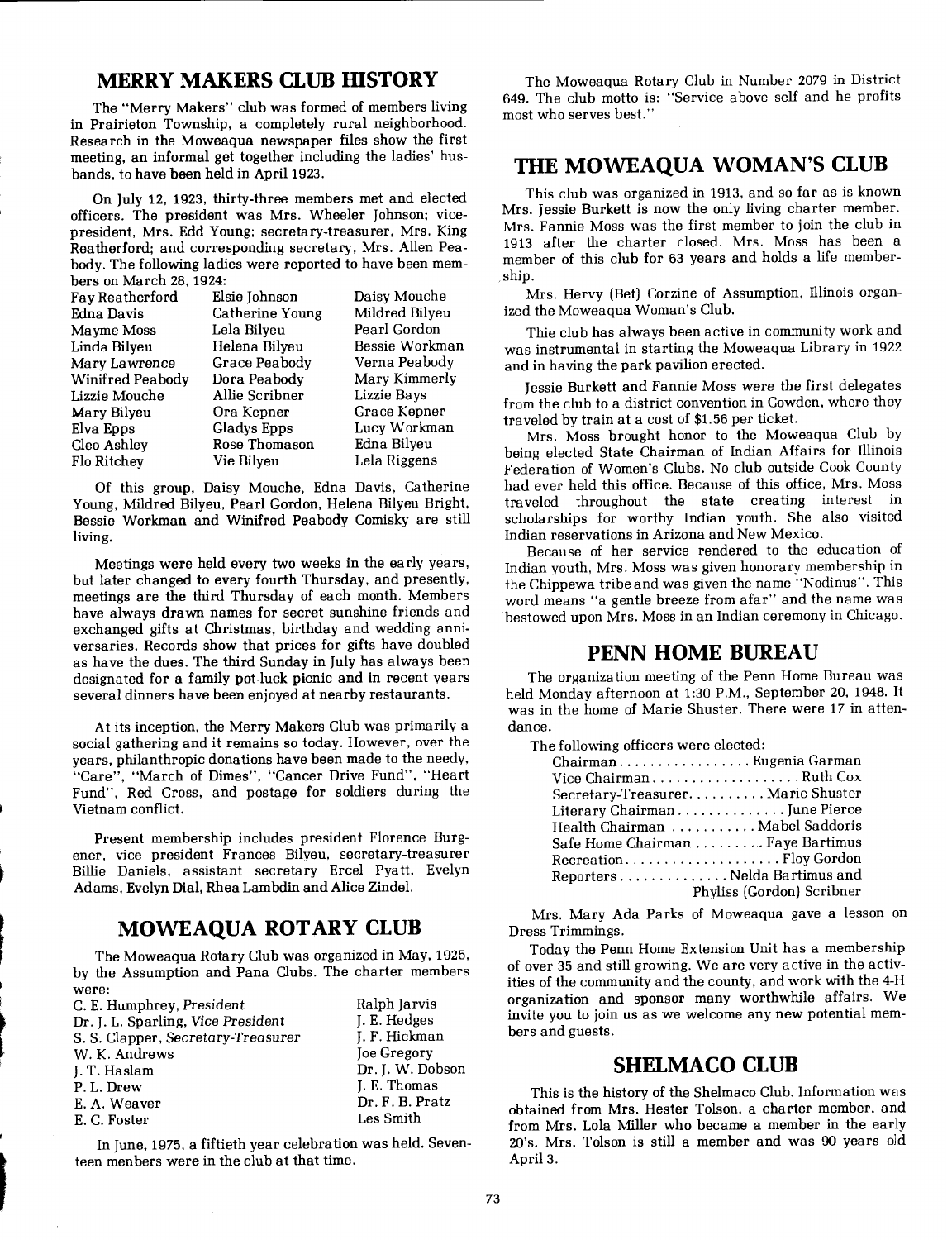This club was organized in 1920. Previously, a group of farm women living northeast of Moweaqua met together at their homes to sew. Part of the time they made quilts. During World War I they made pajamas.

In the fall of 1920 they decided to become a club. They elected officers, chose a name for the club, a club motto, a club flower, and its colors.

The name Shelmaco was chosen because ten members lived in Shelby County and ten in Macon County.

The club motto  $-$  "If I would reap courtesy and hospitality, kindness and love, I must plant them".

 $Colors - Larkspur blue and pink.$ 

Flower - Wild Prairie Rose.

Only one of the original members is still living. She is Mrs. Hester Tolson who resides in Moweaqua. She has been a faithful member through the years; but now is not able to attend the meetings. Other original members included: Mrs. Eunice Askins, Mrs. Ida Barber, Mrs. Lydia Bullock, Mrs. Belle Clipston, Mrs. Alice Cross, Mrs. Kathryn Freeman, Mrs. Ida Harper, Mrs. Nell Hilvety, Mrs. Sallie Hilvety, Mrs. Grace March, Mrs. Lizzie Richards, Mrs. Belle Russell, Mrs. Maude Shepherd, Mrs. Isabel Snell, Mrs. Belle Stombaugh, Mrs. Emma Stombaugh, Mrs. Sadie Stombaugh, Mrs. Hester Tolson, and Mrs. Clara Warren.

Every third Thursday afternoon of the month they met at a member's home. The next month they met at the home of the member who lived closest to that member, and so on around the community until each one had entertained. Then they started over. They had program books with the programs planned for each meeting. Those who had children took them along to club.

There were three fun things for all the families  $-$  a weiner roast, a picnic in the woods, and a Christmas party which was generally an oyster supper which was sometimes followed by a program.

For the first ten years, there was little change in the membership since most of them owned where they lived.

After that, there was a gradual change. Some died and some rented out their farms and moved to Moweaqua or to other communities. Members who had means of transportation remained in the club. Those who moved into the community were asked to join; some did, others didn't. Seven of the old homesteads have been "done away with". So, there are fewer homes in the community. Now there are eleven members. Two of them work away from home. There are five honorary members. They vary in ages from mothers 25th Anniversary 1926-1951 with young children to great grandmothers. But all enjoy

They no longer have the family get-to-gethers, but the the charter members. A social hour followed, women enioy a potluck dinner near Christmas and have their Christmas program and gift exchange. 40th Anniversary 1966

gether, sharing, and supporting charities, with many good

times as a reward for their faithfulness and dependab'ility to each other and to each endeavor have been goals of the Sunnyside Club.

According to records, the club was organized in May 1926, following a school program at Sunnyside, a country school, near the north line of Flat Branch Township, Shelby County, Moweaqua, Illinois. Miss Ruth Humphrey was the teacher. After the program mothers present decided to have a club - voting to call it "Sunnyside Mother's Club". They elected the following officers:

**1** 

| Vice President. Maude Kirk |  |
|----------------------------|--|
| Secretary Corda Lockart    |  |
|                            |  |

They voted to meet once a month, on the third Wednesday, in the homes of the members. Their goal was to aid the teacher and to better equip the school. More books were needed in the library, also maps. A piano, Aladdin Kerosene Lights, curtains for the windows and the stage were purchased. How did they do it? By making homemade ice cream and cakes, selling them on the streets in Moweaqua on Saturday nights when everyone came to town. Money was raised by selling rugs. Club members sewed carpet rags and Pansy Zindel did the weaving for them. Other projects kept them busy.

Arbor Day was observed at the school in 1927, aided by the club, setting out trees on the school grounds. The names of the pupils, teacher and club members were placed in a glass bottle and placed among the roots of a tree. One tree was named "Miss Humphrey."

In 1930 the club's name changed to "Sunnyside Community Club". Membership had grown, and the school was the meetjng place for programs by pupils, with the club helping, on the second Friday night of each school month. Following the entertainment, refreshments, and a social hour of fellowship completed the "Family Night". Getting to the meetings was a highlight of the month. If roads were muddy, wagons pulled by mules brought them.

The years through 1933-1937 were busy ones  $-$  thirty-six (36) women's names were on the roll call. Many outdoor gatherings, including fish and chicken fries, (Annual Affairs), hamburger fries, weiner roasts, picnics in the park, are still a part of each year. Outings to Spitler Woods, Santa Claus Village  $-$  for Christmas trees, Ramsey Lake fishing trips, chartered bus to Lincoln and dinner parties for various celebrations. Special meetings were held at the Flat Branch Town House.

with young children to great grandmothers. But all enjoy The twenty-fifth anniversary of the club was held on the meeting together.<br>For many vears they made cancer dressing for the Amer-<br>celebration. There was a program of For many years they made cancer dressing for the Amer-<br>ican Cancer Society. Now they make lap robes for shut-ins. clarinet, and a girls' quartet sang. Three plays were given clarinet, and a girls' quartet sang. Three plays were given They give annually to three charitable organizations. by the women of the club. Corsages were given to three for-<br>mer teachers present, to the president, Wanda Hopkins, and

On June 15,1966 at the beautiful Snyder Lake Cabin west **SUNNYSIDE CLUB** of Moweaqua the 40th anniversary party was held. Forty-<br> **1926 - 1976 our were present; enrollment was 22 at this time. Teachers** four were present: enrollment was 22 at this time. Teachers of the past, friends and visitor helped the club celebrate. Fifty years of service to the community, all working to-<br>her, sharing, and supporting charities, with many good cards and letters were read from those who could not attend.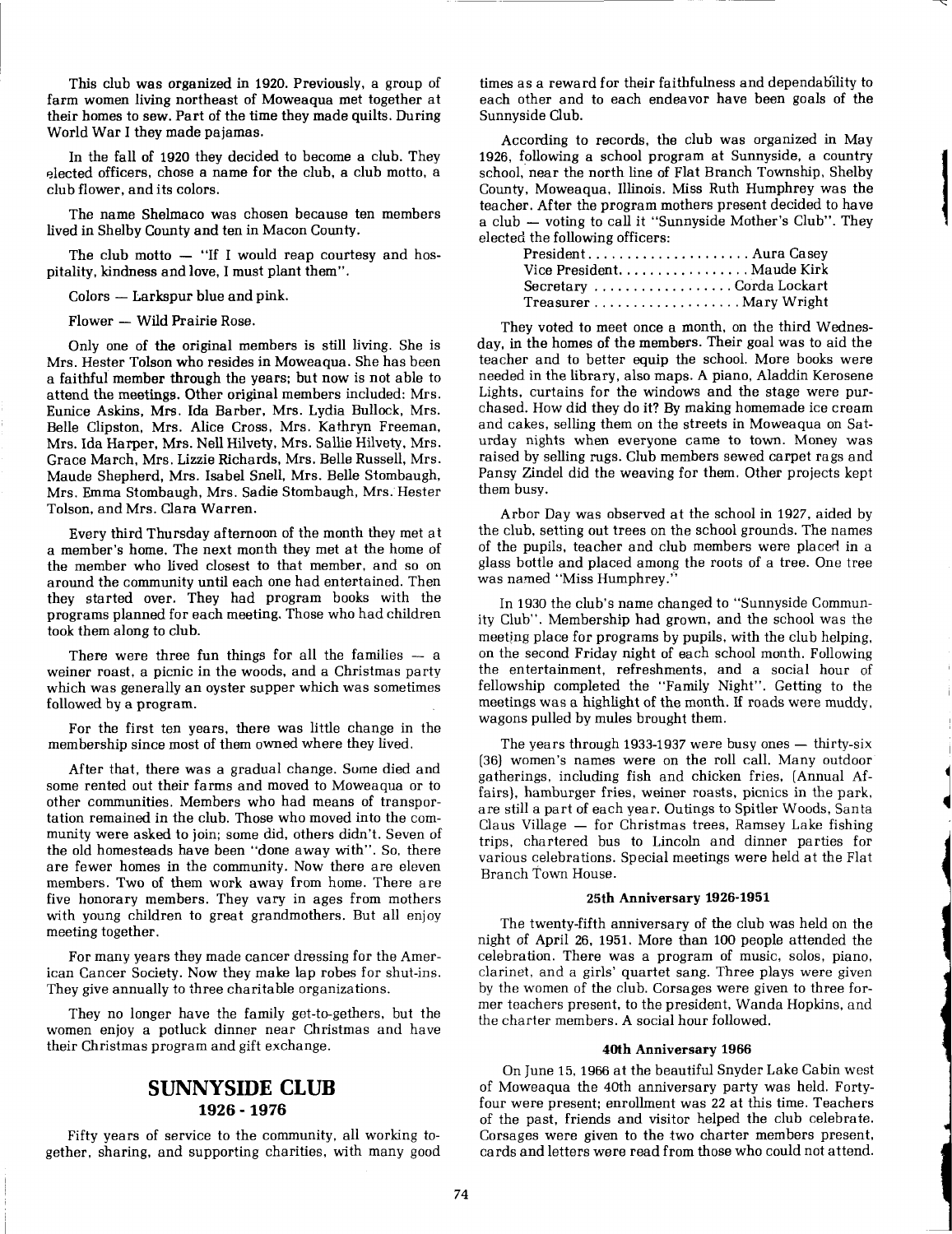Pictures were taken of the group by photographer Mr. Diebert and Roy Snyder, our guest and owner of the cabin. A lovely tea table with 40th year cake, punch, nuts and mints were served the group.

The "Nucleus" is still alive with 11 active members in 1976 and under the leadership of Agnes Federman, plans are forming for the 50th anniversary of Sunnyside Club in June 1976.

Fifty years of "Friendship is the Highest Degree of Perfection in a Society".

### **SCOUT TROOP 85**

The first charter to organize and operate Troop 85 was granted to the Rotary Club in January of 1955. **On** this first The troop has always had an excellent advancement

In June of 1955 the troop attended their first camporee in Shelbyville and in July attended summer camp in Decatur.

In the fall of 1957, Robert Howard resigned as scoutmaster. Howard Burns was appointed by the Rotary Club to fill the vacancy, a position he still holds.

One of the first troop "good turns" for the community was to remove the flag pole from the old school site, repaint it, and set it in concrete at the new school building site. Members of Troop 85 raised the flag over the new school in April of 1956.

The first religious award, the God and Country Award, was presented to Lenny Windels by Rev. George Potter. Thirty-three religious awards have been earned by scouts to

charter Don Drew was listed as institutional representative record. Over 650 units of advancement have been earned<br>and Lyle Bilyeu was committee chairman. Robert A. Howard with 26 scouts earning the Eagle Award. The first and Lyle Bilyeu was committee chairman. Robert A. Howard with 26 scouts earning the Eagle Award. The first Eagle<br>was appointed first scoutmaster. John Ashley, Howard Burns Scout Awards were presented to Larry Hight, Mike L was appointed first scoutmaster. John Ashley, Howard Burns Scout Awards were presented to Larry Hight, Mike Lockart,<br>and Fred Seeds were listed as assistant scoutmasters. [[30] Jon Odell, and Mark Pistorius in October of 1 Jon Odell, and Mark Pistorius in October of 1957.

#### **MOWEAQUA MEN'S BAND**

**Moweaqua Men's Band as it looked about 1915. Pictured left to right are: Roy Richardson, Lloyd Gregory, Roy Snyder, Harley Gregory, Bill Gregory, (unidentified), Harry Day. Mr. Harding the director, Archie or Jamie Gregory, Everett Gregory, Karl Snyder, Kenneth Snyder, Paul Corrington or Harry Ahl. Earl Gregory, Verne Silver, Mr. Logenbaugh, (unidentified), Mac Wilson and Lawrence Gregory.**